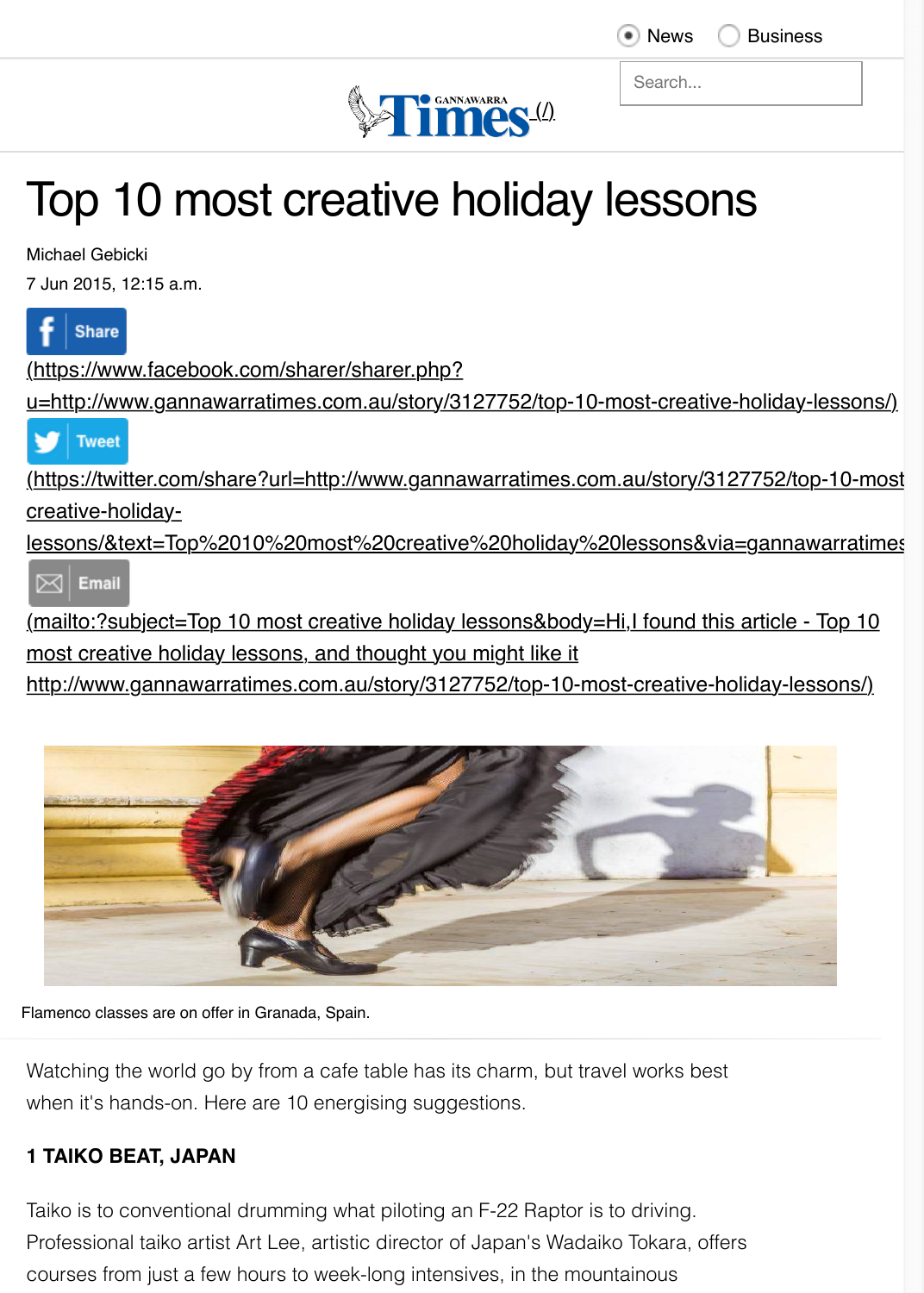Shimoina District of Nagano Prefecture. They offer deep immersion in Japanese culture as well as rigorous instruction in the art of wadaiko, as the taiko drums are known in Japan.

*See [tokara.net \(http://tokara.net\).](http://tokara.net/)*

## **2 WOK ON, BALI**

A resident of Bali for close to three decades, Janet De Neefe has planted her roots firmly in the soil of her adopted home, introducing outsiders to Balinese cuisine through her Casa Luna Cooking School. Market tours, herbs and spices, and the art of perfect rice cooking all feature. Half-day classes take place on weekdays and you can dip in and out as you wish.

## *See [casalunabali.com \(http://casalunabali.com\)](http://casalunabali.com/).*

## **3 SNAPPY SHOOTERS, WORLDWIDE**

*National Geographic*'s photographers are some of the legends of the business. Anyone can sign up for a photo trip with National Geographic Expeditions, which take photo enthusiasts to such exotic locations as Ethiopia, Bhutan, Costa Rica and the Galapagos, in the company of these world-class photographers.

*See nationalgeographicexpeditions.com [\(http://nationalgeographicexpeditions.com\)](http://nationalgeographicexpeditions.com/).*

## **4 FLAMENCO FLING, SPAIN**

At the foot of the Sierra Nevada Mountains in the city of Granada, Carmen de las Cuevas, the School of Spanish for foreigners, is dedicated to imparting all things Spanish. There's a choice of flamenco courses or Spanish language with flamenco, from one week up to three months. Dance teachers come with distinguished credentials, and classes are 12 maximum.

## *See [carmencuevas.com \(http://carmencuevas.com\)](http://carmencuevas.com/).*

# **5 EASEL DOES IT, ITALY**

Set on a hilltop estate just outside Orvieto, Arte Umbria's specialty is painting, drawing, sculpture and printmaking workshops. The one-week courses are aimed at all levels, and include long lunches, wine and lounging by the pool. Accommodation is in a rustic, 10-bedroom country house on the estate.

## *See [arteumbria.com \(http://arteumbria.com\).](http://arteumbria.com/)*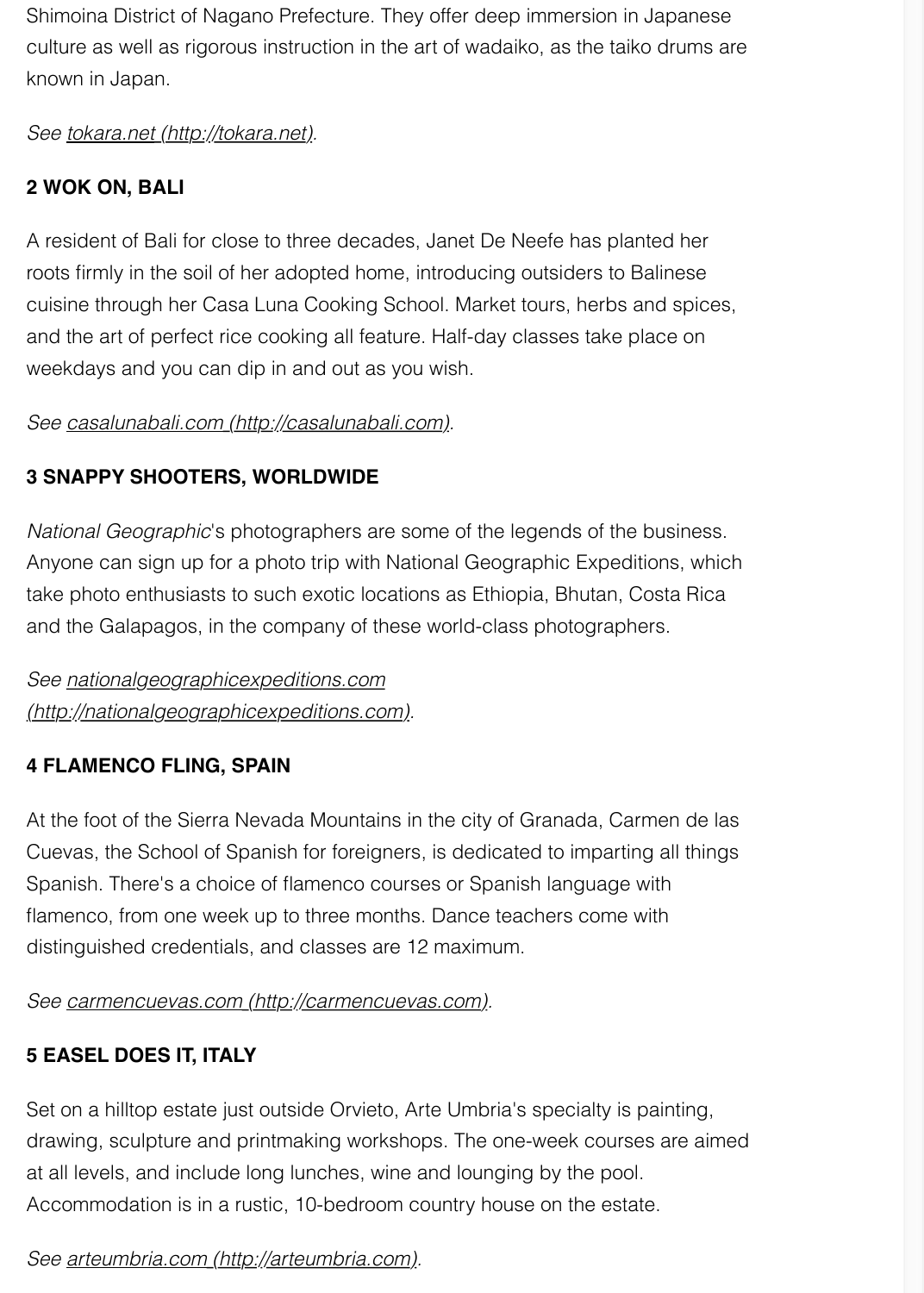#### **6 THE WRITE STUFF, ENGLAND**

British-based Arvon runs five-day residential writing courses in the English countryside. Tutors include celebrated names from the world of contemporary English literature, and groups are limited to 15. Choose from poetry, radio dramas, writing young adult fiction and short-story writing. Locations include West Yorkshire's Lumb Bank and The Hurst in Shropshire, former homes of Ted Hughes and John Osborne respectively.

*See [arvon.org \(http://arvon.org\).](http://arvon.org/)*

## **7 SKYROS WRITING, GREECE**

The Writers' Lab on the Greek Island of Skyros promises to polish those pensees into prose. Their one-week courses are open to all, from complete beginners with writerly thought bubbles to published authors. Literary luminaries such as Margaret Drabble, Hanif Kureishi, Hilary Mantel and Alison Lurie have all graced the centre.

*See [skyros.com \(http://skyros.com\)](http://skyros.com/).*

## **8 TUSCAN TASTES, ITALY**

With nights in luxury Tuscan villas, plenty of wine and lots of laughs as a side serve, the cooking classes that Tuscookany have operated for more than a decade tick all the right boxes. The emphasis is on traditional Tuscan cooking, with instruction in English by local chefs. Each of the three villas teaches its own menu at the discretion of its head chef, with mastery of half a dozen different antipasti, entrees, mains and desserts as the aim.

#### *See [tuscookany.com \(http://tuscookany.com\).](http://tuscookany.com/)*

## **9 SACRED SOUNDS, INDIA**

Close to the Ganges River in the holy city of Varanasi, the Academy of Indian Classical Music is a residential music school that offers tuition to Westerners in the sitar, tabla, harmonium and flute, the anchor of Indian classical music. The particular style taught here is the Benares Gharana, which has been passed down from teacher to student over many centuries.

*See [benaresmusicacademy.com \(http://benaresmusicacademy.com\)](http://benaresmusicacademy.com/).*

# **10 SALSA SENSATION, CUBA**